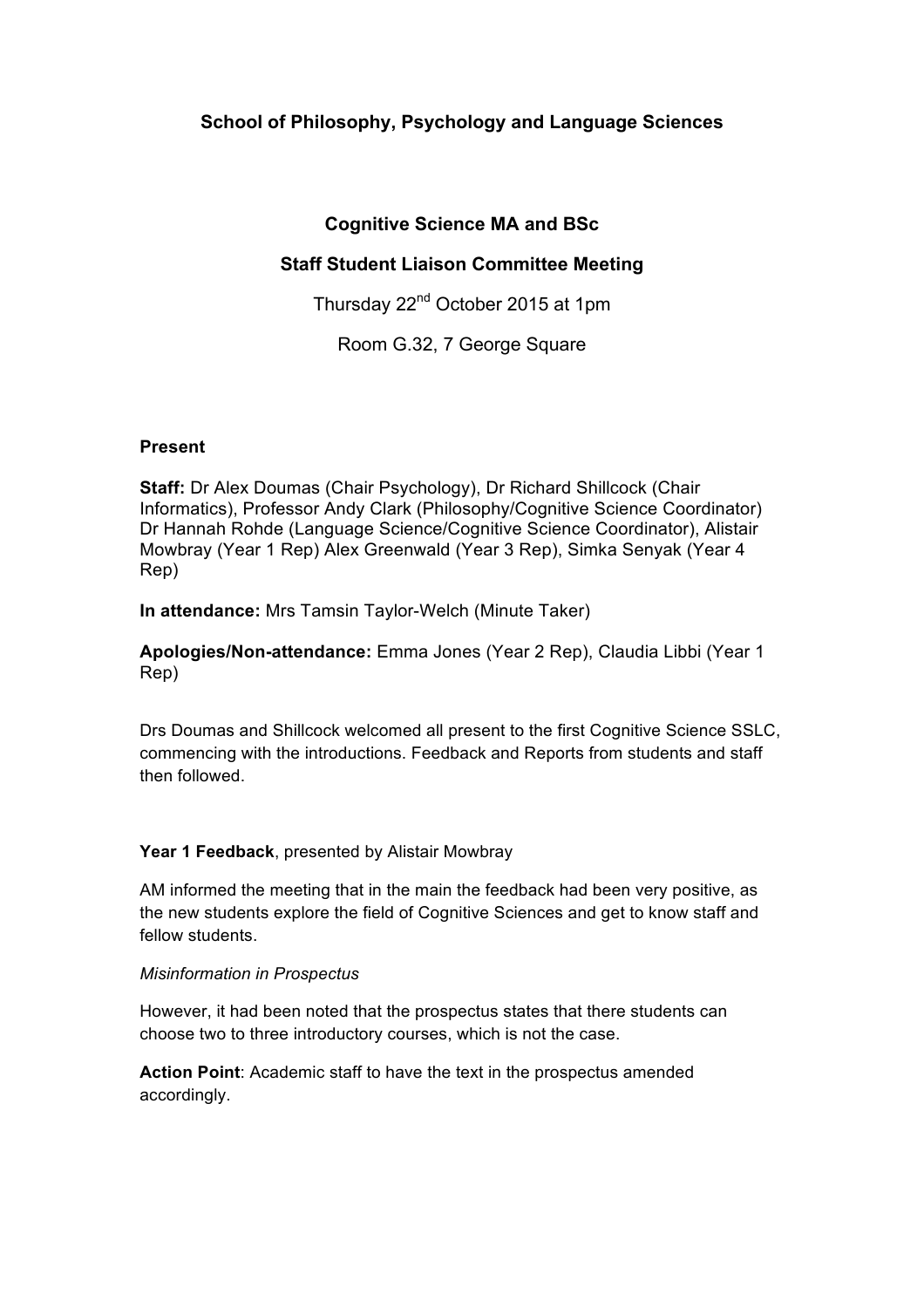## *Imbalance in Timetable*

Timetable commitments are balanced towards Semester 1, with four courses involving a mixture of labs tutorials, lectures etc. In semester 2 there are just two in semester 2 courses.. Can this imbalance be rectified?

AD stated that this imbalance is largely due to Psychology 1 and Psychology 2 being 40-credit full year courses.(which is currently a 40 credit course) has dictated this imbalance; however, plans are afoot to have both Psychology 1 and Psychology 2 (currently full-year 40 credit courses) split. This will mean Psychology 1 is offered in two 20-credit parts, one in each semester, as will Psychology 2.

HR reported that now that the semester 1 course *Introduction to Cognitive Science* exists, Cognitive Science students could potentially go into the 2nd semester section of LEL1.

**Year 2 Feedback**, not given as EJ was not present on this occasion.

#### **Year 3 Feedback**, presented by Alex Greenwald

#### *Academic Progression*

AG reported that students were satisfied in general but that it was very unclear to them (and seemingly Personal Tutors) as to how the academic progression works in Cognitive Science. AG had figured it out, but the DPT is very unclear.

**Action Point**: AD, RS and Coordinators to draw up sample pathways for students and then liaise with the current Class Reps to ensure that they are clear and workable before passing them onto the Undergraduate Administrator Moira Avraam.

SS asked about the feasibility of students then presenting their pathway to future employers, explaining why they followed a certain frame. After some discussion, the meeting agreed that the need for an explanation of a pathway would not be as relevant as it appeared because the field of Cognitive Science is one that's beneficial to so many fields of work.

SS made the meeting aware that the DPT's cite courses for which Cognitive Science students do not have the opportunity to obtain the necessary pre-requisites. SS had only been able to follow her desired pathway through liaising with the relevant Schools who owned courses of her choosing and obtaining concessions. Students who hadn't taken the initiative to do this may have missed out.

Staff present agreed that when drawing up the sample paths it will therefore be made clear that it is still possible to select courses and follow a certain path, by means of requesting a concession.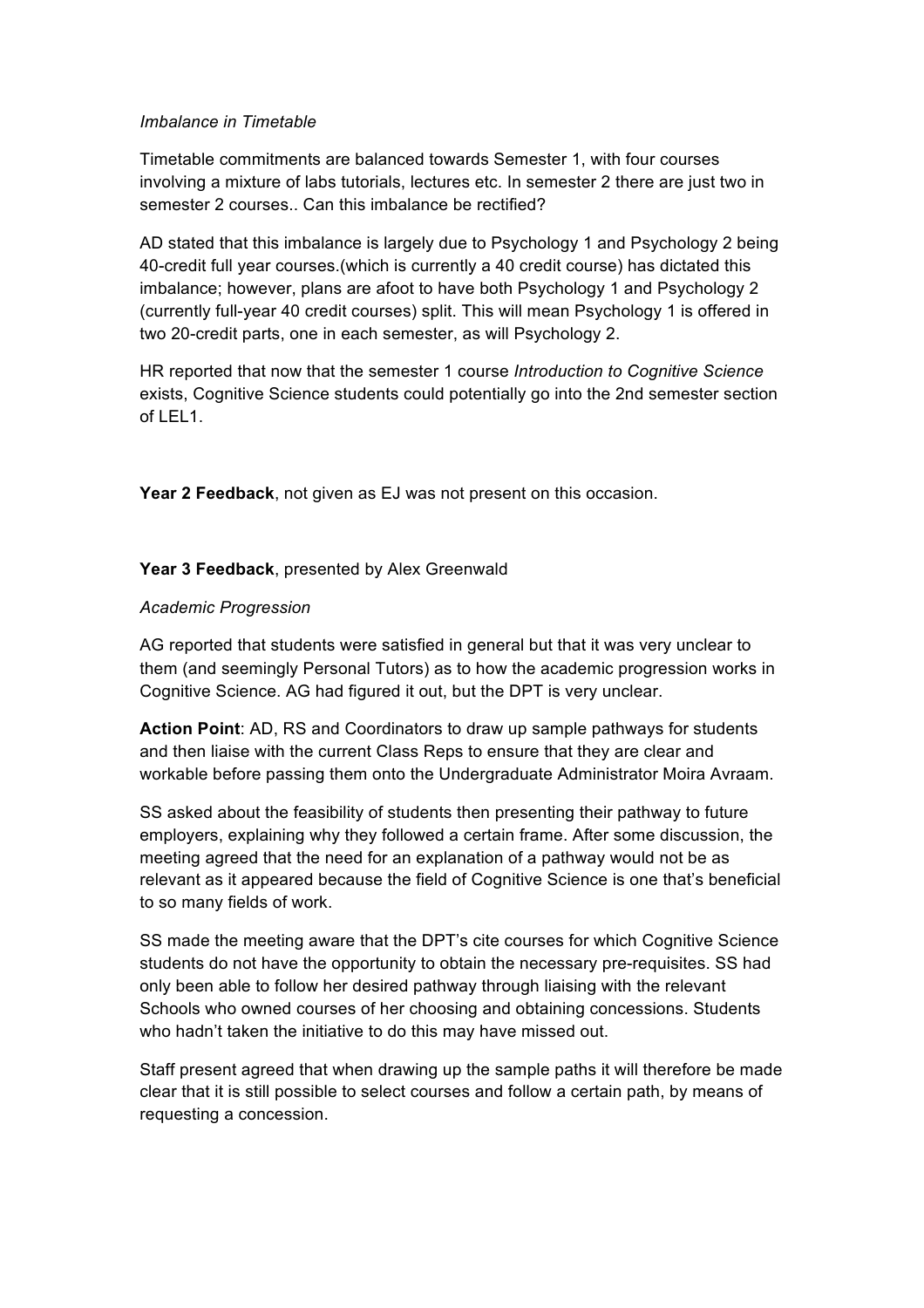### *Student numbers in Cognitive Science*

AG reported the need for all Class Reps to know who was in their cohort. Cognitive Science is a small community and so it's vitally important that they know who everyone is, both on the MA and the BSc. As it currently stands they have received just the generic email address for the year, rather than figures and names.

The staff at the meeting agreed that this information would be provided to the Class Reps.

#### **Year 4 Feedback**, presented by Simka Senyak

#### *Careers Talks*

SS reported that in general students were happy. However, one of the issues they'd like to raise are the lack of dedicated careers talks. There are Cognitive Science careers that they just don't know about.

**Action point**: RC and AD to pull together the Cognitive Science alumni with a view to having former students speak to current students.

#### *DRPS*

A lot of the courses that student have taken aren't on DRPS and should be. Students need a better idea as to what's relevant to the degree. The difficulty is that Cognitive Science is much less specified.

How staff perceives the Cognitive Science degrees.

When asked how they saw Cognitive Science (as either a Union of all fields or a subfield of those) AC stated that it's an integrated degree, hence the difficulty of obtaining a specified careers talk.

Similarly, finding the courses that are considered the most Cognitive Scienceappropriate is a case of finding the academic staff and asking them.

HR has asked staff whether they have Cognitive Science-appropriate courses on offer.

The meeting informed the students that with Cognitive Science, students a rare opportunity to select their own degree path, with RS stating that the Cognitive Science degree is not constrained by accreditation, which makes this fluid course possible to an extent. There's flexibility and the right way to do it.

AD reminded the meeting that staff must be aware of the consequences of the flexibility of the programme. Students don't necessarily know what is best long-term, and as a result could make course selections that they regret. So, staff have a responsibility to make students aware which courses have greater employability, when students are about to make their course selection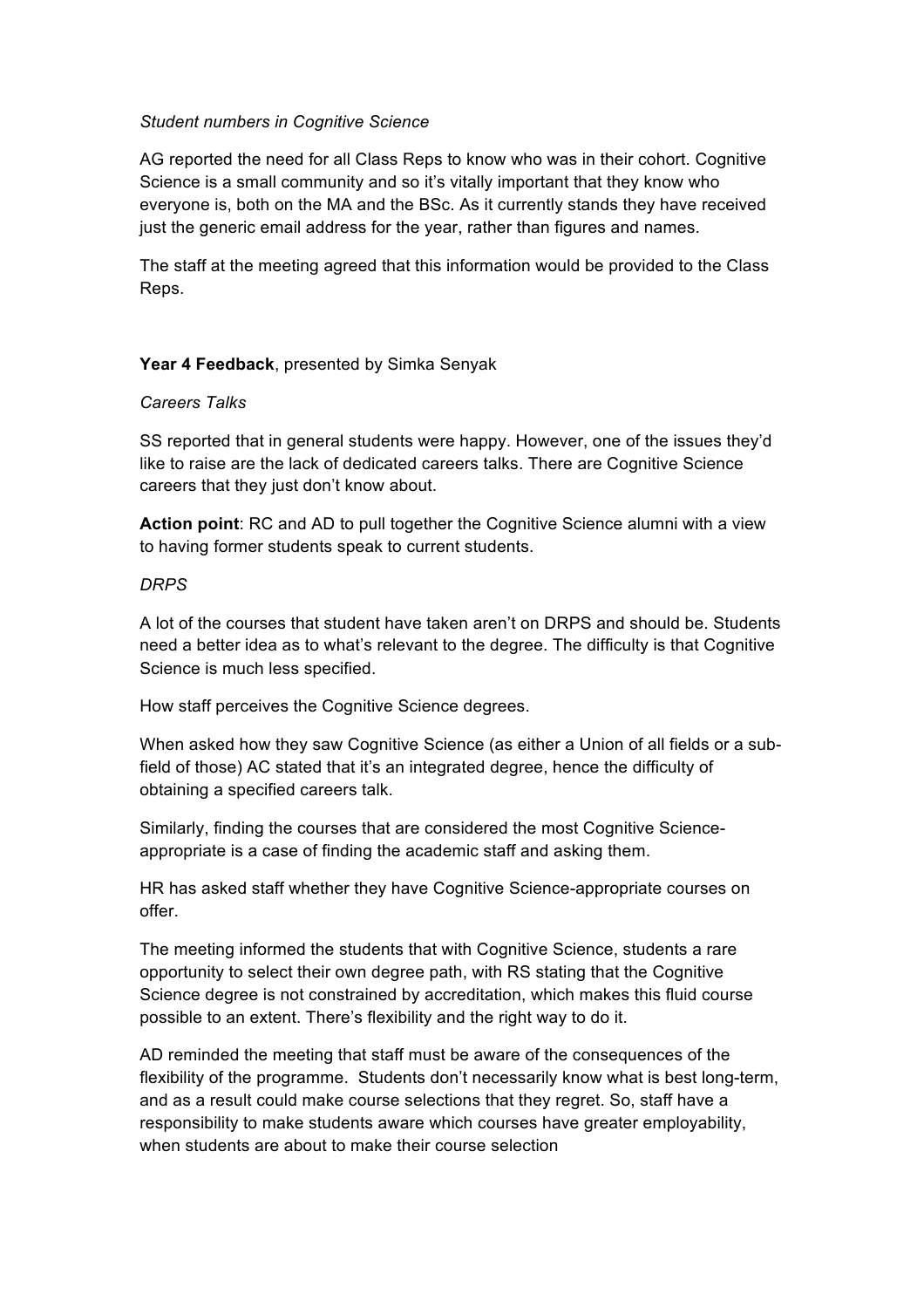SS provided a case in point: Some students have realised that they need to undertake an extra coding course due to the need for programming knowledge. Students initially feel intimidated by the word programming and unfortunately have been allowed to avoid it.

AD reported that they have a new course coming onto the books called *Introduction to Cognitive Science*. It will have a language component, and a Stats Cat class that's in R (so command-line and functions are used), which is an improvement to past years.

AG asked for an additional bi-weekly seminar. AD reported that something similar is already being created for credit; it will mean a limitation on outside courses, but it's perceived as necessary by both staff and students. However the meeting agreed that the idea of a bi-weekly seminar would be practical.

SS voiced her concern that this would not allow for students to study in-depth courses of their choosing and the concepts of their choosing.

The meeting agreed that bi-weekly seminars would be created with Year 3 and Year 4 Cognitive Science students meeting together to discuss what they'd learned and how it works in the bigger picture. A guest speaker would be invited to speak in Week 6.

In addition, the Hons students could also then meet the pre-hons students once a semester to feedback. That would be down to the students themselves, however.

SS informed the meeting that a Cognitive Science Peer Support Team is in fact in the process of being formed and that the students involved are applying for funding for this. Feedback about the seminars would be provided through this Peer Support mechanism.

### *Essays and the different stylistic requirements by subject*

Consistent frustration from students due to the different essay expectations as each field is different. (E.g. in Psychology you're not encouraged to present an in-depth argument (1000 word limitation), whereas in Philosophy and Language Science it's a requirement and clearly stated as such.)

AD stated that Psychology staff can make their requirements a little clearer. AD requested that the societies pull together what they think's a good essay in Psychology, Philosophy Language Science.

**Action point:** Students can then get together and review the essay.

Code-switching and the ability to write in a series of styles could be a strong gambling mark for employers.

Ambiguity over the need to have covered all fields within PPLS:

The meeting confirmed to the students that the requirement to have covered at the end of each Honours year 40 credits in Language Science, Psychology and Philosophy respectively ideal only.